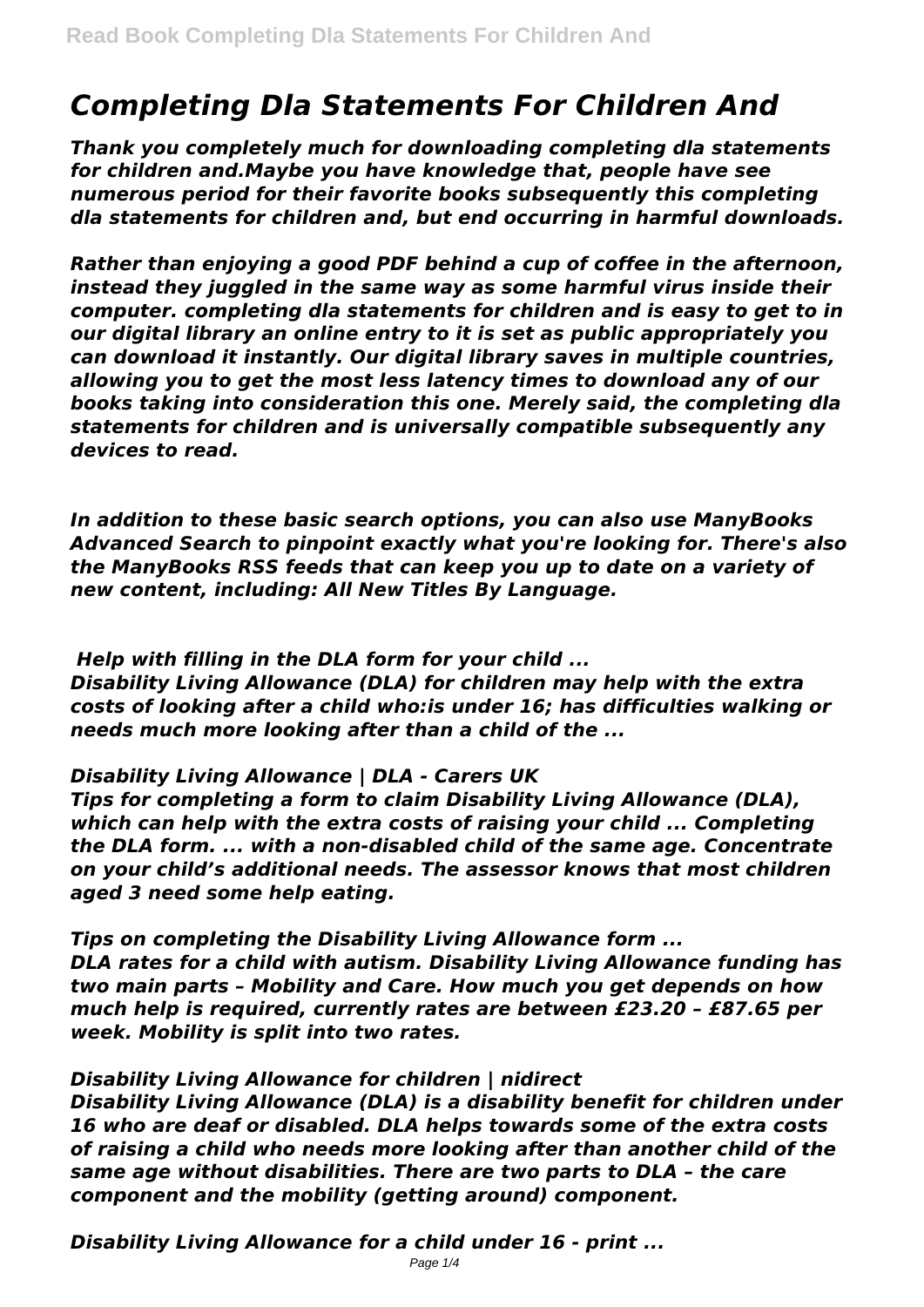*The DLA rate is between £23.60 and £151.40 a week and depends on the level of help the child needs. The child may need an assessment to work out what help they need. DLA rates for children. DLA for children is a taxfree benefit made up of two components (parts): c are component; mobility component ; The child might qualify for one or both ...*

## *DLA: what is it? - National Autistic Society*

*Children who get DLA who are turning 16 will be invited to claim PIP shortly after their 16th birthday, even if they have an indefinite award of DLA. The DWP (Disability and Carers service in Northern Ireland) will write to the appointee of children coming up to 16 years old to explain about PIP and to check whether the child will continue to need an appointee to act on their behalf.*

## *Disability Living Allowance (DLA) - Carers UK*

*Disability Living Allowance for a child under . ... If the child or children being cared for don't receive DLA (at the middle or highest rate of care), the ... breaks before completing the next part. We understand it may be upsetting to describe in detail what help the child needs.*

## *DLA for ADHD | Netmums*

*If after considering all of the evidence received the LEA decides that the child's needs cannot be met solely through school-based provision they may decide to issue a Statement of SEN. A Statutory Assessment does not always result in a Statement and if the LEA decides not to issue one, they may issue a Note in Lieu , explaining why they have decided not to issue a Statement.*

*Completing DLA statements for children and young people ... Children; Tips for parents and carers; DLA tips for parents and carers. Filling out benefit forms can be difficult. We hope that the following tips make filling out a Disability Living Allowance (DLA) form a bit easier. The DLA criteria does relate to autism.*

*Applying for DLA for a child with autism - DLA for a child ... Often when a parent claims disability living allowance (DLA) for a child or young person, s/he will ask school staff to complete a supporting statement. This factsheet aims to help education professionals complete the statement effectively.This factsheet contains information that is relevant UK wide.*

*Disability Living Allowance (DLA) for children claim form ... However, many children on the autism spectrum do qualify for DLA. You can make a claim for DLA before the child has the formal diagnosis. DLA is split into two parts, or components, called Mobility and Care. Both are applied for on the same form. The care component is paid for children who need extra care or supervision due to their disability.*

*Claiming Disability Living Allowance for children Published update of the DLA for children claim forms dated January 2018.*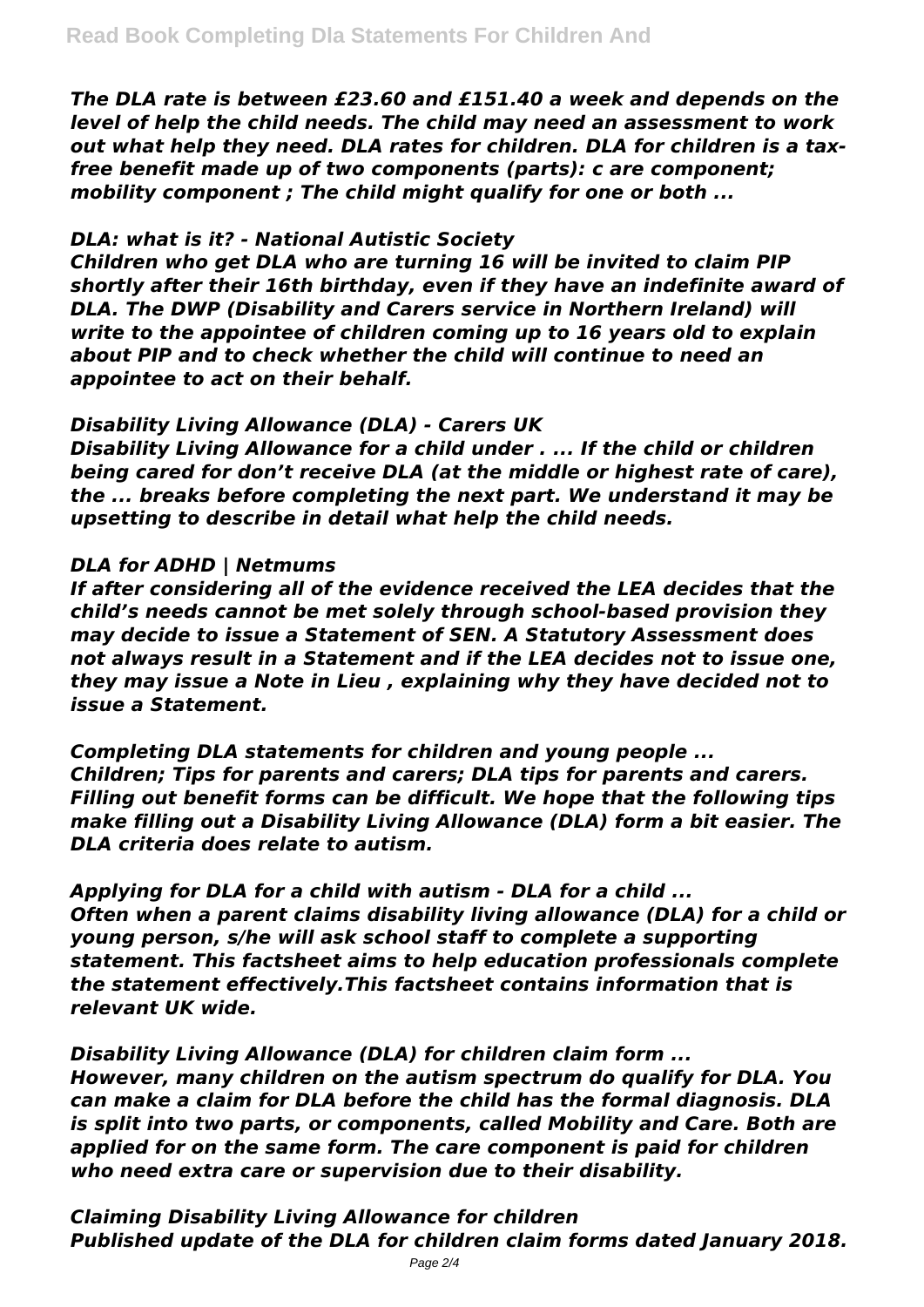*2 February 2018. Published update of the DLA for children claim forms for January 2018. Welsh versions to follow in due course.*

*Completing DLA statements for children and - CPAG*

*On this page we offer some general top tips on completing the DLA1A Child form, along with brief explanations of some of the more difficult parts of the form and the kind of information to include. Please remember that a decision on your child's claim will be made by someone who has never seen your child and who may have little or no knowledge about your child's condition.*

## *DLA for visually impaired children - rightsnet*

*Factsheet U1028 Disability Living Allowance (DLA) 8 > there is a page on the claim form called "Statement from someone who knows the child", and if there is a professional (ie a school teacher, GP, therapist etc.) who could write knowledgeably about your child, put their details on this page (if not you can fill it in yourself)*

## *Completing Dla Statements For Children*

*Completing DLA statements for children and young people – suggestions for education staff Often when a parent claims disability living allowance (DLA) for a child, s/he will ask someone to complete a supporting statement. A page of the DLA claim form is for someone who knows the pupil well to complete. First think about*

*Statement of SEN - www.SpecialEducationalNeeds.co.uk PIP is a disability benefit similar to DLA, but for people 16 and over. You'll get a letter from the DWP shortly before your child's 16th birthday telling you about switching from DLA to PIP. You'll need to fill in a new form and your child will need to go for an assessment - even if they didn't have an assessment for DLA.*

## *How to claim DLA for your child - Citizens Advice*

*for visually impaired children 2000/2001 Disability Living Allowance (DLA) is an extremely valuable benefit for parents of visually impaired children. DLA is not means-tested, so you will benefit irrespective of your financial status. An award of DLA for your child can also give you entitlement to extra benefits (see 'Passported benefits ...*

*DLA tips for parents and carers - National Autistic Society Filling in the DLA form can be difficult for a parent, but don't be put off. Someone at your nearest Citizens Advice might be able to sit with you and help you with the form, or even fill it in for you.. You can also call Contact (for families with disabled children) helpline if you have questions - they're experts in DLA for children.*

*Disability Living Allowance (DLA) for children - GOV.UK To qualify for DLA care component, your child's care needs must ultimately stem from a disability. And they must need substantially more*